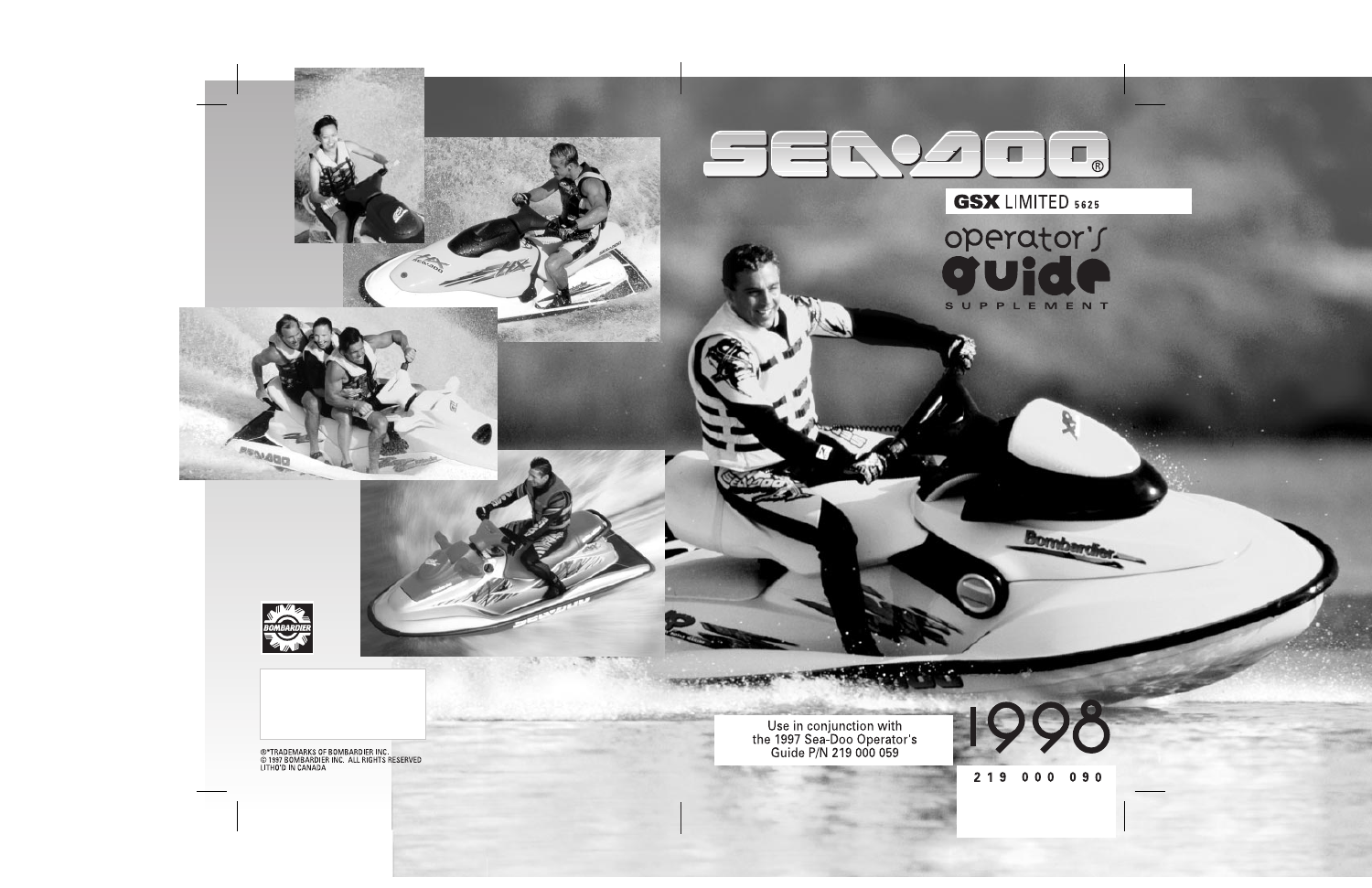# - **CAUTION**

The GSX Limited model features a 947 engine type which requires the use of BOMBARDIER-ROTAX FORMULA XP-S SYNTHETIC INJECTION OIL (P/N 413 710 500) (or the equivalent synthetic oil). The use of any other non-synthetic type oil may cause severe damage to internal parts of the engine.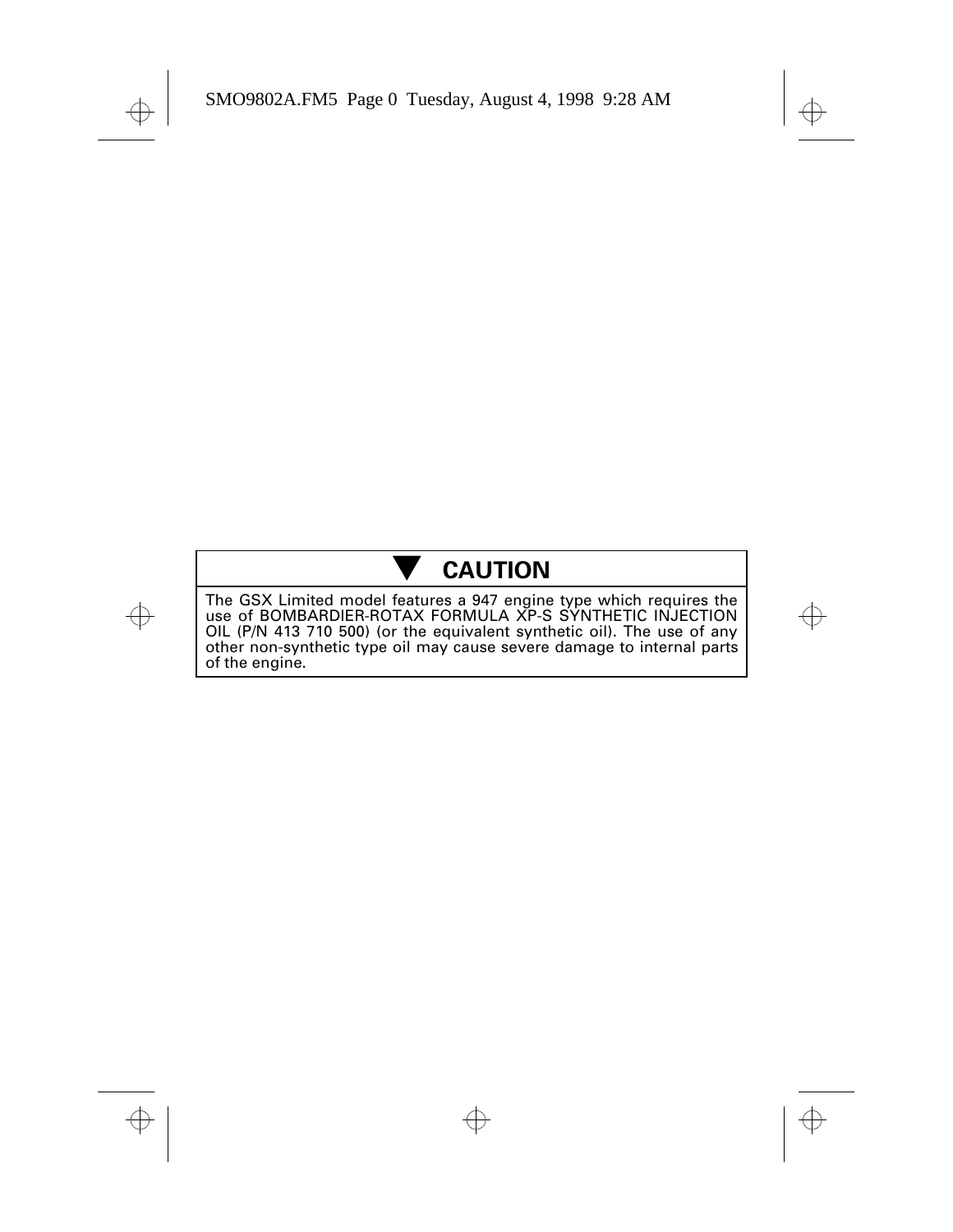### **SEA-DOO GSX LIMITED (5625) OPERATOR'S GUIDE SUPPLEMENT\_\_\_\_\_\_\_\_\_\_\_\_\_\_\_\_\_\_\_\_\_\_\_\_\_\_\_\_**

NOTE: This supplement must be used in conjunction with the 1997 Sea-Doo Operator's Guide (P/N 219 000 059), which contains all the general information. When specific models are listed, refer to the information regarding the GSX model, except for the following subjects covered in this supplement

### **PAGE 14**

### **LOCATION OF THE IMPORTANT LABELS**

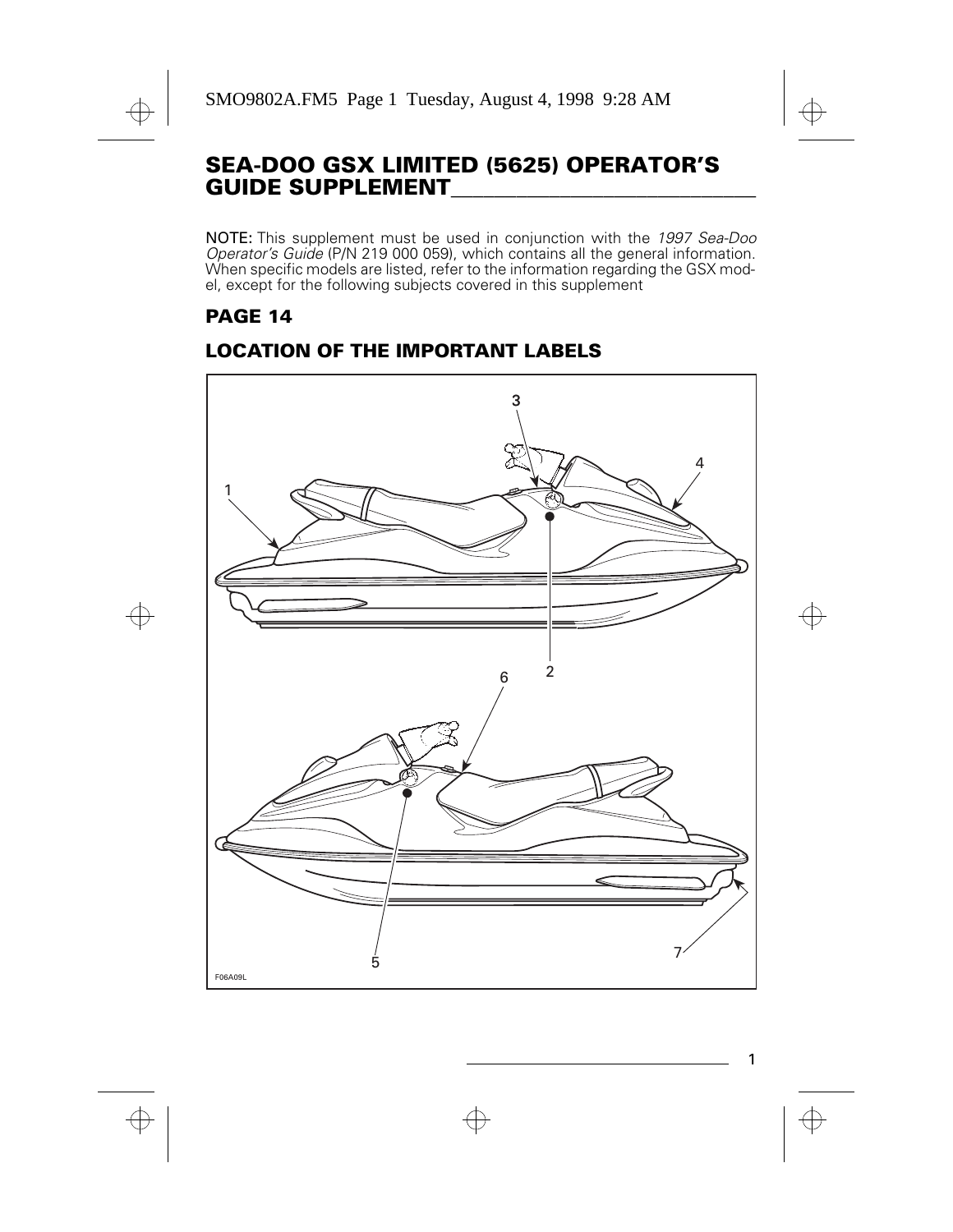





WHILE FUELING, STOP ENGINE. FUEL TANK MAY BE PRESSURIZED, SLOWLY TURN CAP WHEN OPENING. KEEP WATERCRAFT LEVEL. DO NOT OVERFILL. CHECK OIL LEVEL. PERIODICALLY, VERIFY FUEL SYSTEM.

**• WARNING** DO NOT BOOST BATTERY WHILE INSTALLED. F00L05Y 6 7 **TO AVOID POSSIBLE ENGINE FLOODING WHEN ROLLED OVER:** CAUTION

F06L0DY **MAKE SURE ENGINE IS OFF GRAB INLET GRATE AND STEP ON BUMPER RAIL ROLL BOAT COUNTERCLOCKWISE**

F01L6VY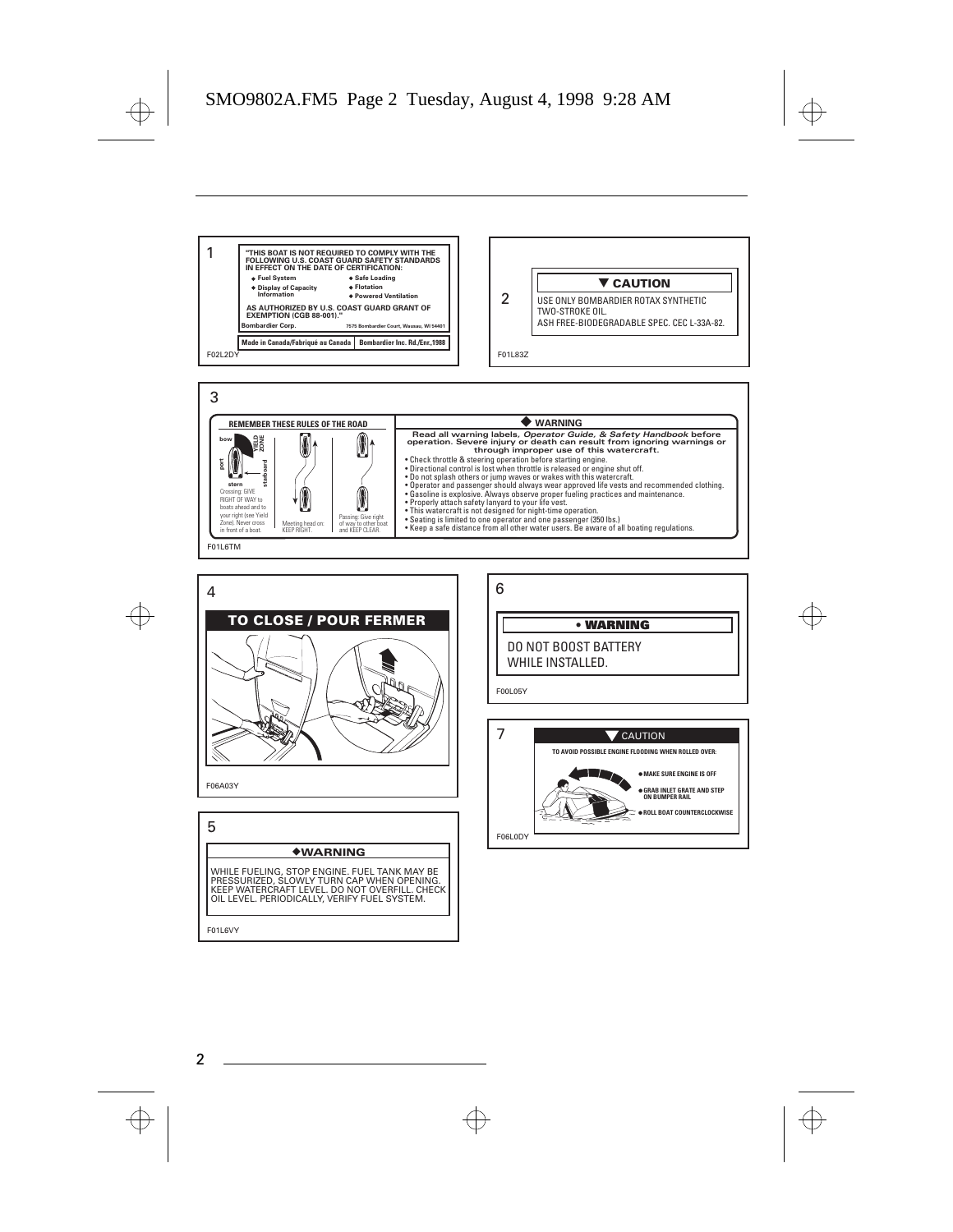### **PAGE 24**

#### **Engine Identification Number**

The Engine Identification Number (E.I.N.) is located on the crankcase on MAGNETO side.



1. Engine Identification Number

### **PAGE 33**

### **2) Throttle Lever**

Do not activate or jerk throttle lever unnecessarily, carburetors are fed with a fuel acceleration pump. The acceleration pump delivers fuel to the engine each time throttle lever is applied.

# - **CAUTION**

Engine can be flooded if throttle lever is applied several times. If engine is flooded, it will not start.

#### **PAGE 43**

#### **53) Info Center Gauge**

Gauge functions:

- clock
- speedometer
- average speed
- peak speed
- trip meter
- tachometer
- chronometer
- water temperature
- engine hourmeter
- maintenance information
- low fuel
- low oil
- low battery
- hi temp
- fuel level
- VTS indicator

NOTE: Refer to the 1997 Sea-Doo Operator's Guide for an overview of the Info Center gauge operation.

#### **PAGE 46 and 47**

#### **Recommended Oil**

Use only BOMBARDIER ROTAX FOR-MULA XP-S SYNTHETIC INJECTION OIL (or the equivalent synthetic oil).

This fully synthetic oil will provide outstanding cleanliness, less friction and wear for greater engine performance and durability.

# - **CAUTION**

The 947 engine requires the use of BOMBARDIER ROTAX FOR-MULA XP-S SYNTHETIC INJEC-TION OIL (or the equivalent synthetic oil). The use of any other non-synthetic oil may cause severe damage to internal parts of the engine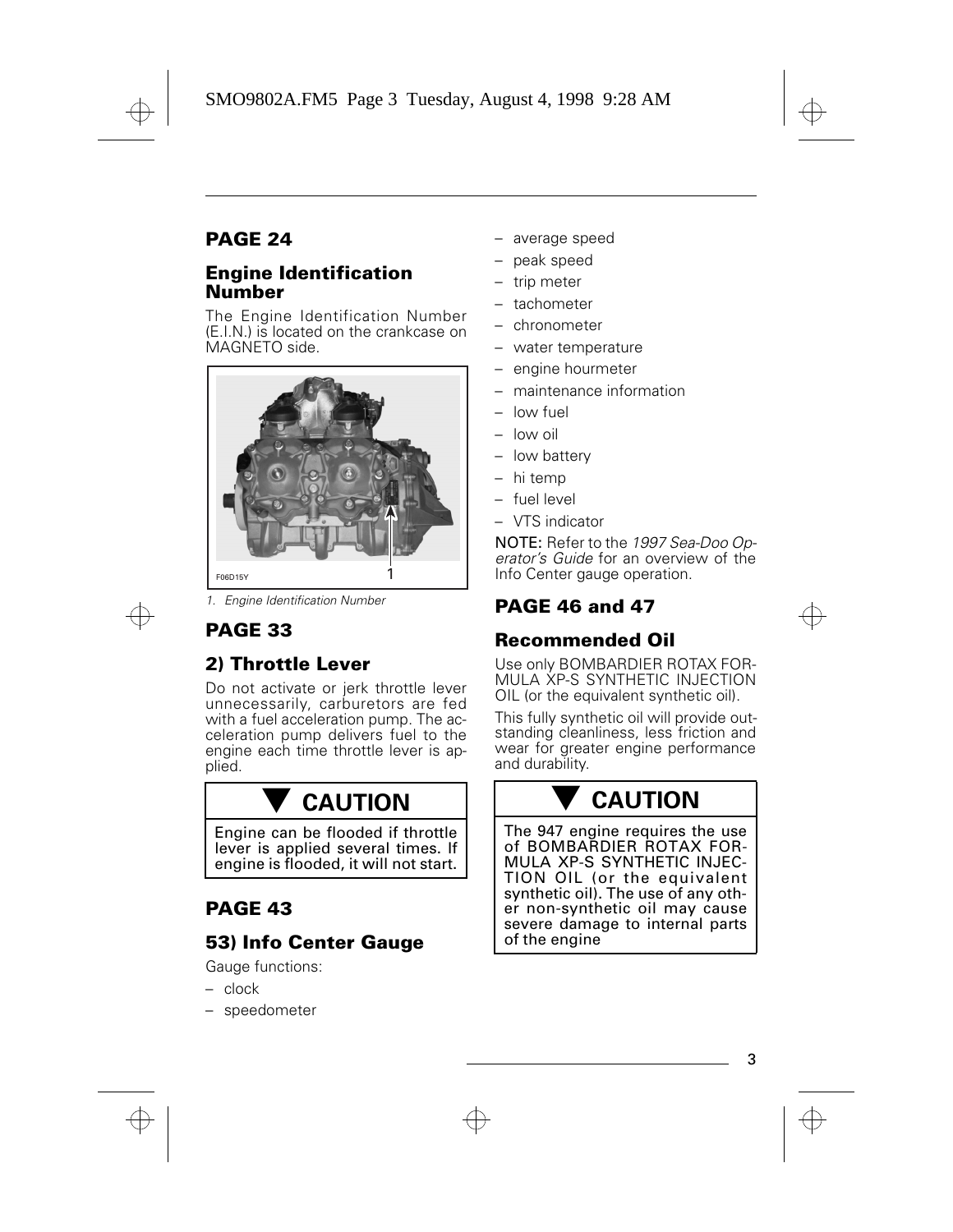#### **PAGE 51**

#### **Steering and Throttle Systems**

Check throttle lever ONCE for free and smooth operation. It must return to its initial position immediately after it is released.

### **PAGE 67**

#### **Capsized Watercraft**

To return the watercraft upright, grab the inlet grate, step on bumper rail and use your weight to rotate it COUN-TERCLOCKWISE (seen from rear).

# - **CAUTION**

Always refer to decal located on stern of watercraft.



#### **PAGE** 69

#### **Lubrication**

The PTO flywheel and seal carrier of the drive system should be lubricated with SEA-DOO synthetic grease every 10 operating hours.



1. Grease PTO flywheel and seal carrier

#### **PAGE 73**

#### **Throttle and Choke Cable Inspection**

#### **Throttle Cable**

CHANGE: Depress and release the throttle lever ONCE. It must operate smoothly and return to its initial position without any hesitation. Refer to an authorized dealer if necessary.

#### **PAGE 75**

#### **Fuses**

The electrical system is protected with 4 fuses

All fuses are located on the Multi-Purpose Electronic Module exept for one of the 15 A fuse for the charging system which is in the rear electrical box.

If the battery is regularly discharged, check the 15 A fuses.

If the starter does not operate, check the 5 A fuse.

If the variable trim system does not operate, check the 7.5 A fuse.

To access fuses on the Multi-Purpose Electronic Module, open storage cover and remove basket.

Unclip the fuse cover.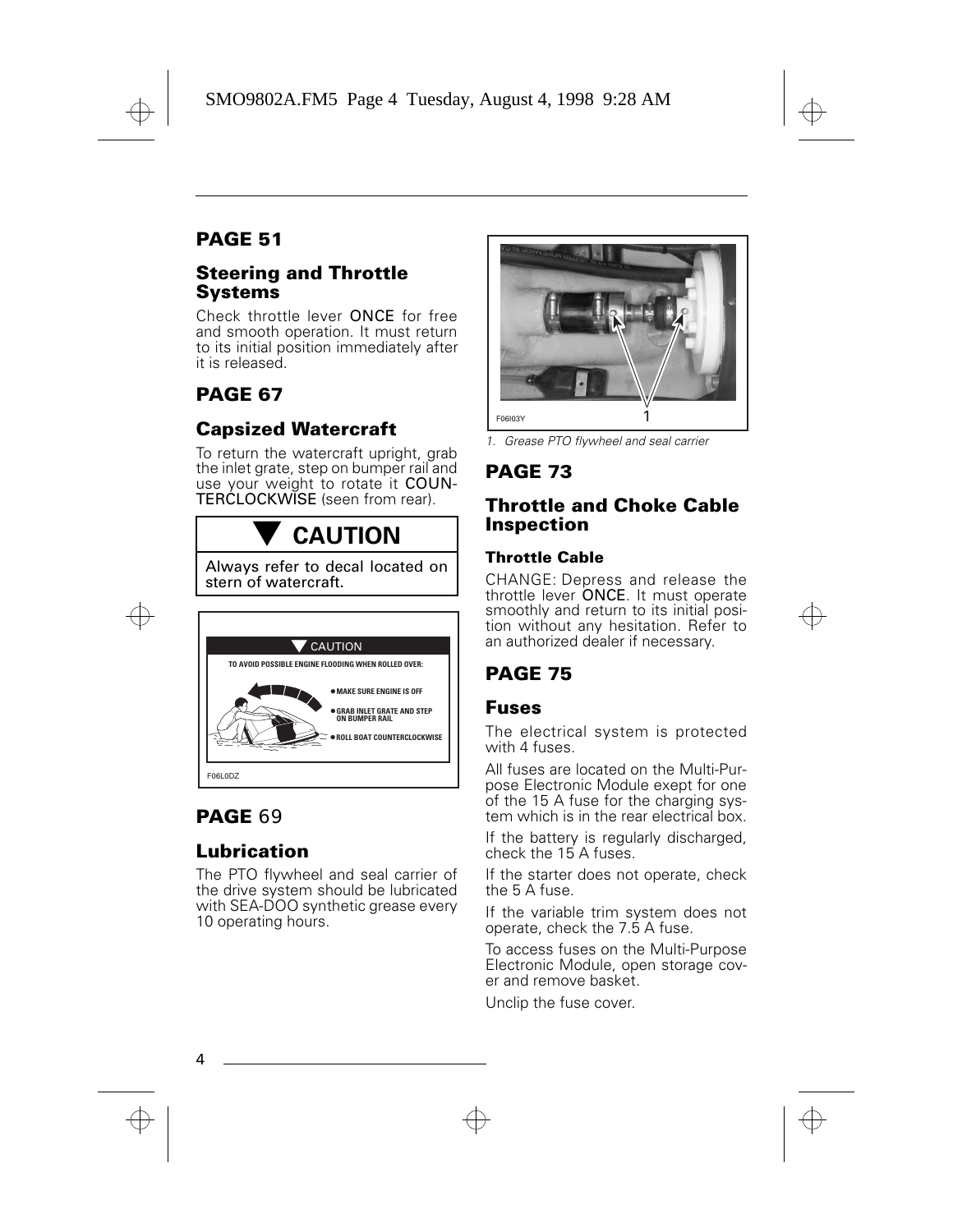

TYPICAL — MULTI-PURPOSE ELECTRONIC **MODULE** 

1. Fuse cover

To access the 15 A fuse in the rear electrical box, remove seat and vent tube support.



1. Rear electrical box

Unclip and remove cover of the rear electrical box.



REAR ELECTRICAL BOX OPENED 1. Fuse holder

Unclip and pull out fuse holder to check fuse condition.

## - **CAUTION**

Do not use a higher rated fuse as this can cause severe damage. Refer to SPECIFICATIONS section for recommended fuse rating. If a fuse is regularly burnt, refer to an authorized dealer.

# ◆ **WARNING**

If any water is found in the rear electrical box, immediately refer to an authorized dealer before operating the watercraft.

NOTE: Ensure to properly close cover of the rear electrical box, making sure seal is well positioned.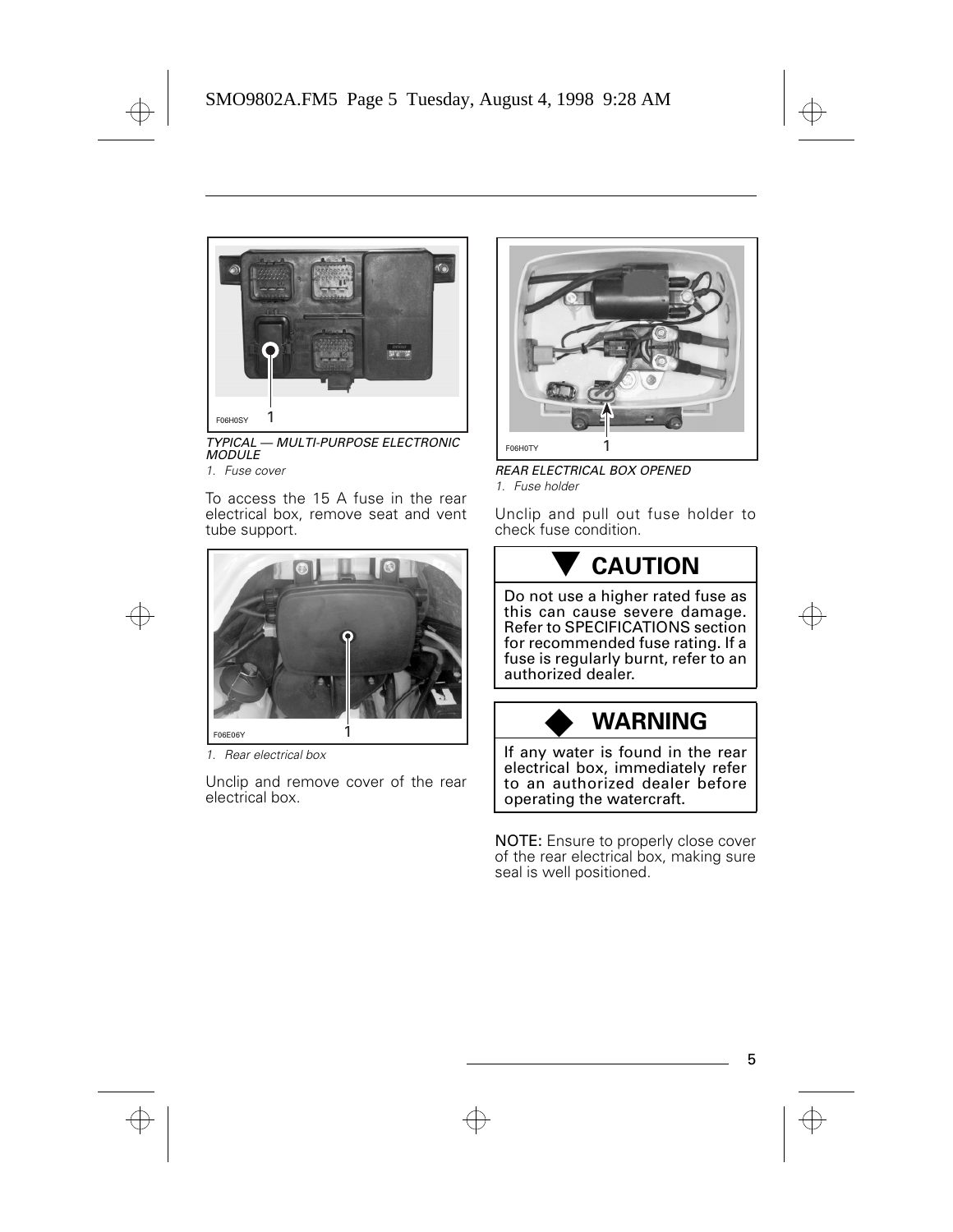#### **PAGE 80**

#### **Additional Recommended Protection**

Proceed as follows for adding antifreeze solution in the engine:

Install a hose pincher to engine drain hose near the PTO flywheel guard.



1. Engine drain hose

2. Hose pincher

Disconnect engine water outlet hose from cylinder head.



1. Engine water outlet hose

Temporary install a short piece of hose to engine water outlet at cylinder head.

Insert a funnel into the hose and pour about 1 liter (1 quart) of antifreeze solution mixed with water.

# - **CAUTION**

Always use antifreeze specially formulated for aluminum engines.

Remove temporary hose and reconnect engine water outlet hose to cylinder head.

Remove hose pincher from engine drain hose.

NOTE: Most of the antifreeze will drain out when removing the hose pincher. Use a container to recover it. DISPOSE OF ANTIFREEZE AS PER YOUR LOCAL LAWS AND REGULA-TIONS.

NOTE: Although antifreeze will mainly drain out, the antifreeze has mixed with the water that was possibly trapped in the cylinder water jackets and thus preventing freezing problems.

NOTE: At pre-season preparation, drain the remaining antifreeze from cooling system prior using the watercraft.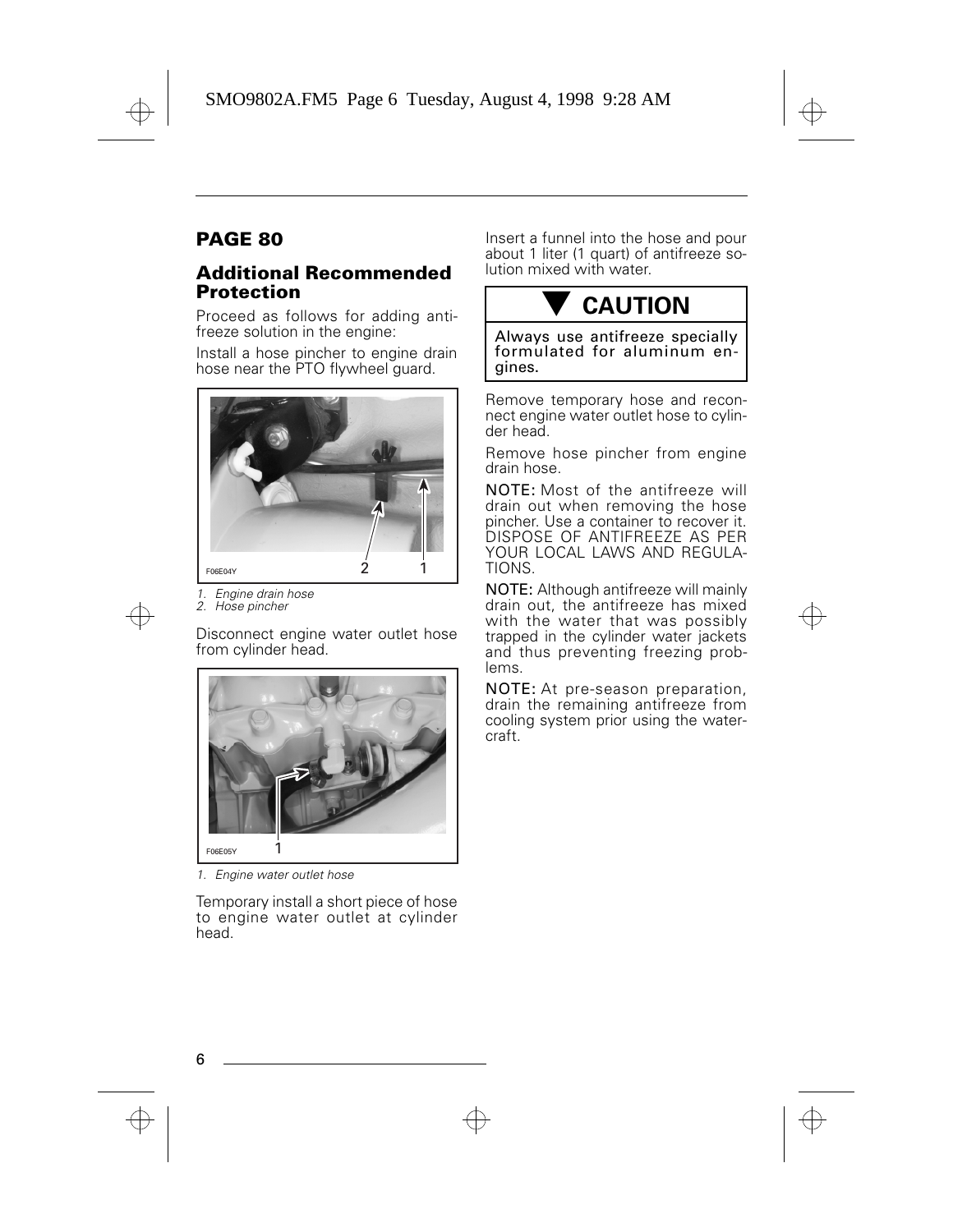### **SPECIFICATIONS\_\_\_\_\_\_\_\_\_\_\_\_\_\_\_\_\_\_\_\_\_\_\_\_\_\_\_\_\_\_\_\_**

| <b>ENGINE</b>            |                    | GSX LIMITED (5625)                                                                        |  |
|--------------------------|--------------------|-------------------------------------------------------------------------------------------|--|
| Engine type              |                    | Bombardier-Rotax 947, 2-stroke                                                            |  |
| Induction type           |                    | Reed valves                                                                               |  |
| Exhaust system           |                    | Water cooled/water injected with regulator                                                |  |
| Exhaust valve            |                    | Rotax Adjustable Variable Exhaust (R.A.V.E.)                                              |  |
| Lubrication              | Type               | Oil injection                                                                             |  |
|                          | Oil type           | BOMBARDIER ROTAX FORMULA XP-S<br>SYNTHETIC INJECTION OIL<br>(or equivalent synthetic oil) |  |
| Number of cylinders      |                    | 2                                                                                         |  |
| Displacement             |                    | 951.2 cm <sup>3</sup> (58 in <sup>3</sup> )                                               |  |
| Rev limiter setting      |                    | 7200 (± 50) RPM                                                                           |  |
| <b>COOLING</b>           |                    |                                                                                           |  |
| Type                     |                    | Water cooled, total loss type.<br>Direct flow from propulsion unit.                       |  |
| <b>ELECTRICAL</b>        |                    |                                                                                           |  |
| Magneto generator output |                    | 180 W @ 6000 RPM                                                                          |  |
| Ignition system type     |                    | Digital DC-CDI                                                                            |  |
| Spark plug               | Make and type      | NGK, BR8ES                                                                                |  |
|                          | Gap                | $0.5 - 0.6$ mm<br>$(.020 - .024$ in)                                                      |  |
| Starting system          |                    | Electric starter                                                                          |  |
| Battery                  |                    | 12 V, 19 A                                                                                |  |
| Fuse                     | Starting<br>system | 5A                                                                                        |  |
|                          | Charging<br>system | $2 \times 15$ A                                                                           |  |
|                          | VTS system         | 7.5A                                                                                      |  |
| <b>CARBURETION</b>       |                    |                                                                                           |  |
| Fuel type                |                    | Regular unleaded gasoline                                                                 |  |
| Carburetor               |                    | <b>BN 461</b><br>Diaphragm type with acceleration pump<br>Quantity: 2                     |  |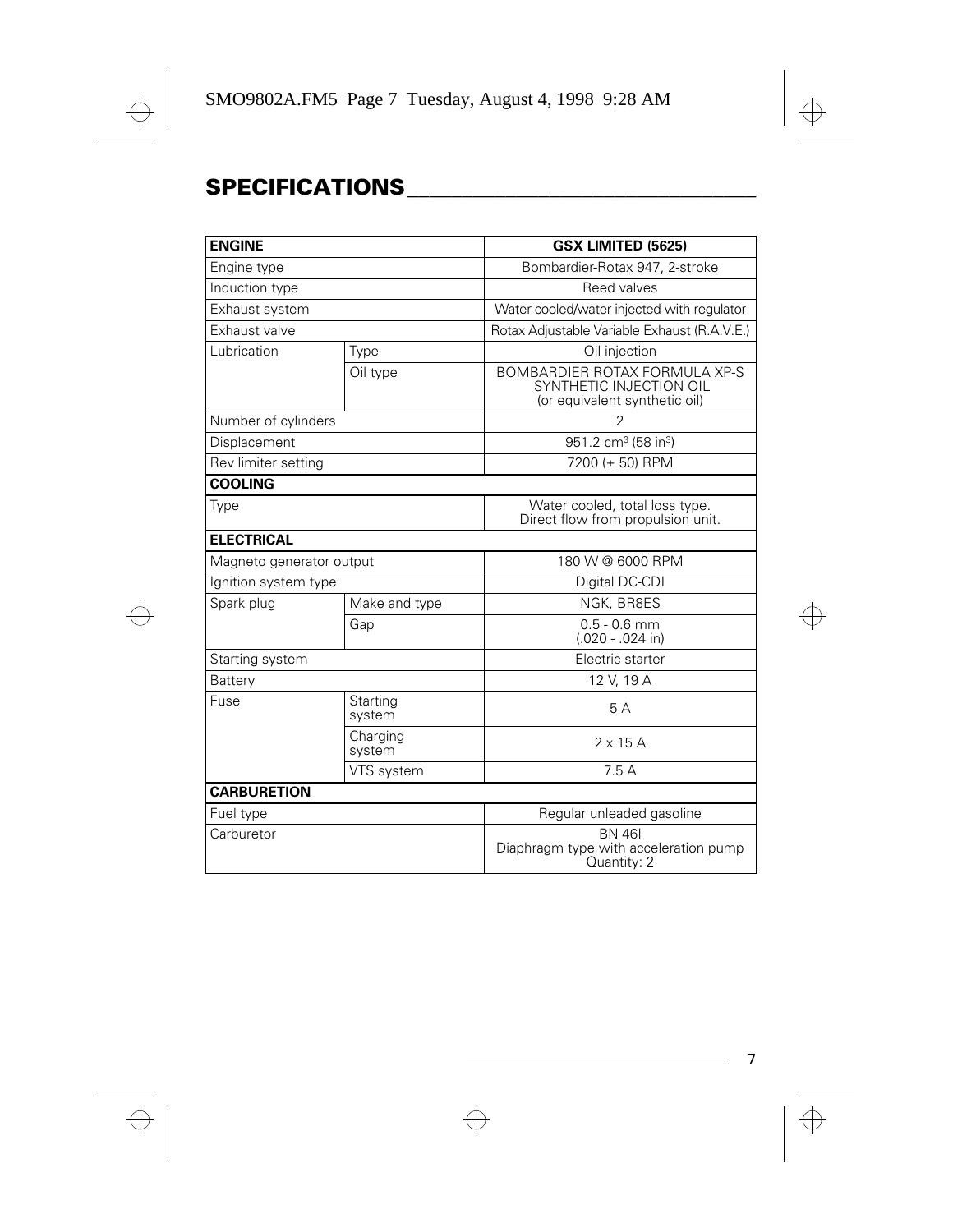| <b>PROPULSION</b>                            |                              | GSX LIMITED (5625)                                      |
|----------------------------------------------|------------------------------|---------------------------------------------------------|
| Propulsion system                            |                              | Bombardier Formula pump                                 |
| Jet pump type                                |                              | Axial flow, single stage                                |
| Transmission                                 |                              | Direct drive                                            |
| Impeller shaft reservoir oil type            |                              | SEA-DOO jet pump synthetic<br>polyolester oil 75W90 GL5 |
| Pivoting angle of direction (nozzle)         |                              | $\sim 20^{\circ}$                                       |
| Pivoting angle of variable trim system       |                              | $\pm 8^{\circ}$                                         |
| Minimum required water<br>level for jet pump |                              | 90 cm (3 ft)                                            |
| <b>PERFORMANCE</b>                           |                              |                                                         |
| Cruising time at full<br>throttle            | Fuel tank without<br>reserve | 49 minutes                                              |
|                                              | Fuel tank<br>reserve         | 13 minutes                                              |
| <b>DIMENSIONS</b>                            |                              |                                                         |
| Number of passengers 1                       |                              | $\mathfrak{D}$                                          |
| Overall length                               |                              | 267 cm (105 in)                                         |
| Overall width                                |                              | 116 cm (45.7 in)                                        |
| Overall height                               |                              | 94 cm (37 in)                                           |
| Weight                                       |                              | 237 kg (523 lb)                                         |
| Load limit<br>(passengers + luggage)         |                              | 159 kg (351 lb)                                         |
| <b>CAPACITIES</b>                            |                              |                                                         |
| Fuel tank                                    |                              | 56.5 L (15 U.S. gal)                                    |
| Impeller shaft<br>reservoir                  | Capacity                     | 70 mL (2.4 U.S. oz)                                     |
|                                              | Oil level                    | Up to plug                                              |
| Oil injection reservoir                      |                              | 6 L (1.6 U.S. gal)                                      |

➀ Refer to load limit.

N.A.: Not Applicable.

BOMBARDIER INC. reserves the right to make changes in design and specifications and/or to make additions to, or improvements in its products without imposing any obligation upon itself to install them on its products previously manufactured.